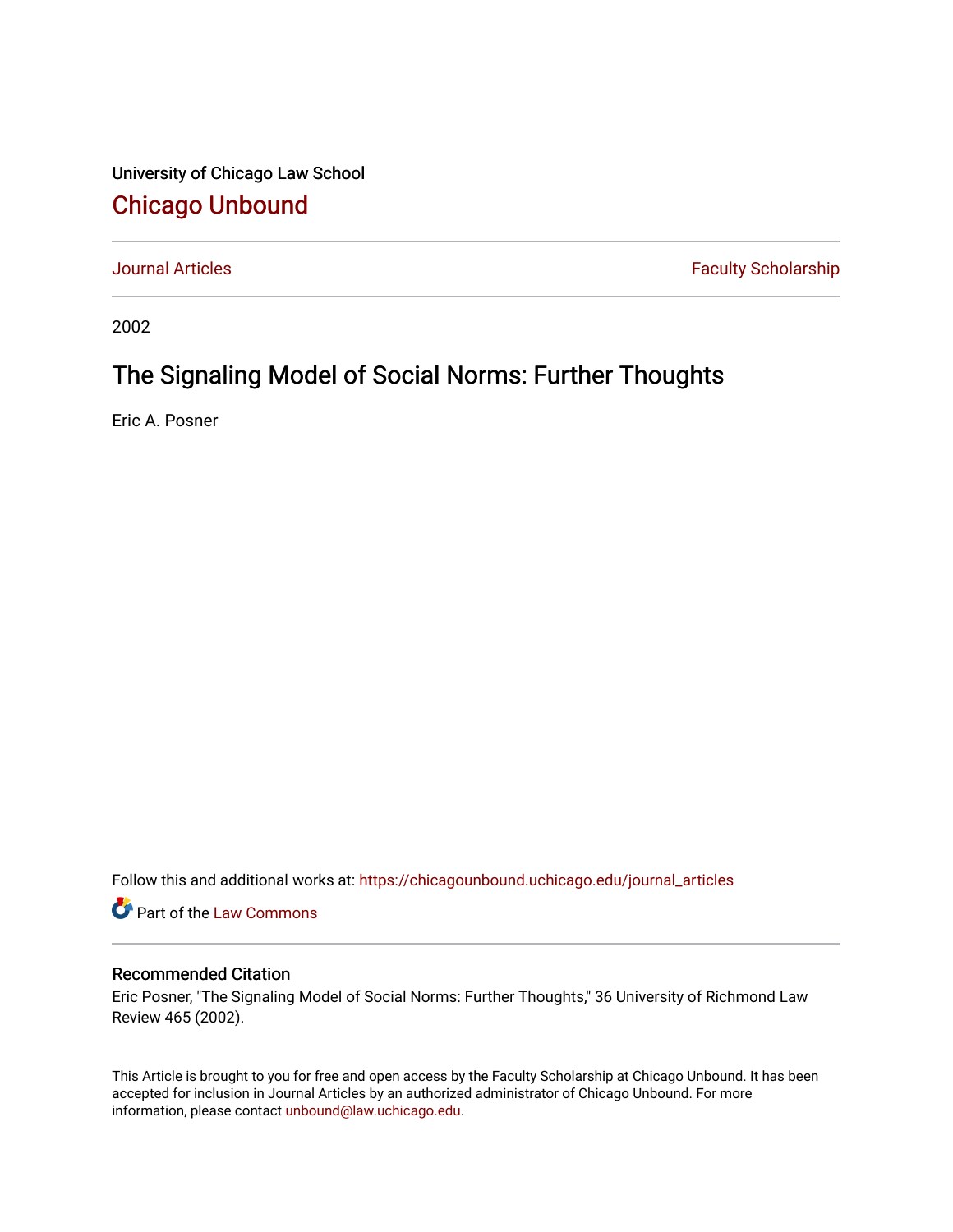# **RE SPONSE**

# THE SIGNALING MODEL OF SOCIAL NORMS: FURTHER THOUGHTS

*Eric A. Posner\**

## I. INTRODUCTION

One of the most notable trends in legal scholarship is the explosion of writing on social norms. Just a few years ago one might have argued that the scholarship was marginal, of interest to only a handful of law professors, but expressions of skepticism about the value of this scholarship have become rare. At the same time, it would be wrong to say that "law and social norms" ("LSN") is a movement or school within legal scholarship: the writings about this topic are too diverse, and there is little of that sense of forward movement that is characteristic of more established schools such as law and economics. The problem is a lack so far of coherent organizing principles for mastering and rendering usable a highly fragmented body of writings. If such principles are not developed, one fears that the literature will eventually collapse under its own weight, leaving scattered insights but no real wisdom.

In my view the best hope for avoiding this outcome lies in the absorption of LSN research into law and economics, and, further, in the emergence of a consensus within law and economics on the appropriate method for modeling or thinking about social norms.

<sup>\*</sup> Professor of Law, University of Chicago. Thanks to the Sarah Scaife Foundation Fund and the Lynde and Harry Bradley Foundation Fund for generous financial support.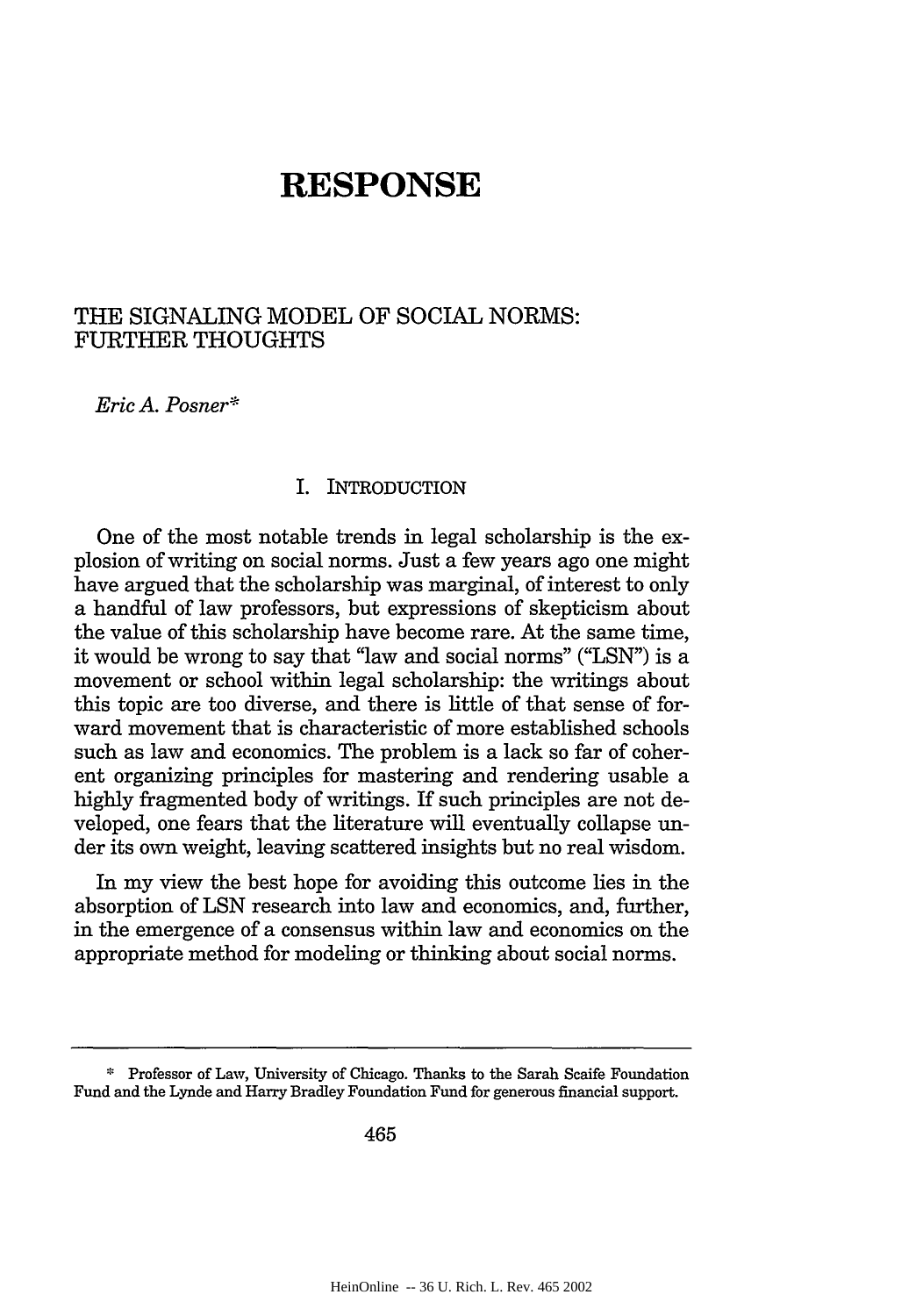For support for this claim one need look no farther than recent intellectual history. As critics do not tire of reminding us, legal scholars had heard of social norms, and written about them, long ago. Stewart Macaulay's 1963 article on norms governing commercial relationships launched an early boom of academic writing on social norms.' That boom turned into a bust, however, and persists in the form of interesting but static and marginal Law and Society empirical scholarship on commercial behavior. The current enthusiasm for LSN derives from Robert Ellickson's 1991 book,<sup>2</sup> which was written in the spirit of economics though he also criticizes aspects of the discipline, and, I think, from conference papers on "Law, Economics, & Norms" that appeared in the University of Pennsylvania Law Review in 1996.' It was the infusion of economics into a moribund subject that created the current enthusiasm for law and social norms.

Ellickson's book, as I mentioned, expresses some ambivalence about whether economics possesses the tools necessary for explaining social norms. On the one hand, in explaining how social norms operate, and in justifying his thesis that close-knit social norms are welfare-maximizing, he appeals to repeated game stories of cooperation. On the other hand, he also suggests that cognitive biases might play a role. But the latter idea has had little influence. The source of the book's influence is, I think, the connecting up of the problem of social norms-how they work, whether they influence behavior, whether they are good or bad-and concerns that were central to, and had been highlighted by, law and economics, such as whether legal rules influence the efficiency of behavior (the Coase idea), and whether people obey the law or even know about it. The empirical work of the book also explains some of its influence but empirical work on the relationship between law and social norms was not new; what was new was the use of empirical data to test an idea about social norms within an economic framework.

Since Ellickson wrote his book, authors writing from the economic perspective have proposed a number of approaches to LSN.

**<sup>1.</sup>** Stewart Macaulay, *Non-Contractual Relations in Business: A Preliminary Study,* **28** AM. Soc. REV. **55 (1963).**

<sup>2.</sup> ROBERT C. ELLICKSON, ORDER WITHOUT LAW: How NEIGHBORS SETLE DISPUTES (1991).

**<sup>3.</sup>** Symposium, *Law, Economics, & Norms,* 144 U. PA. L. REV. 1643 (1996).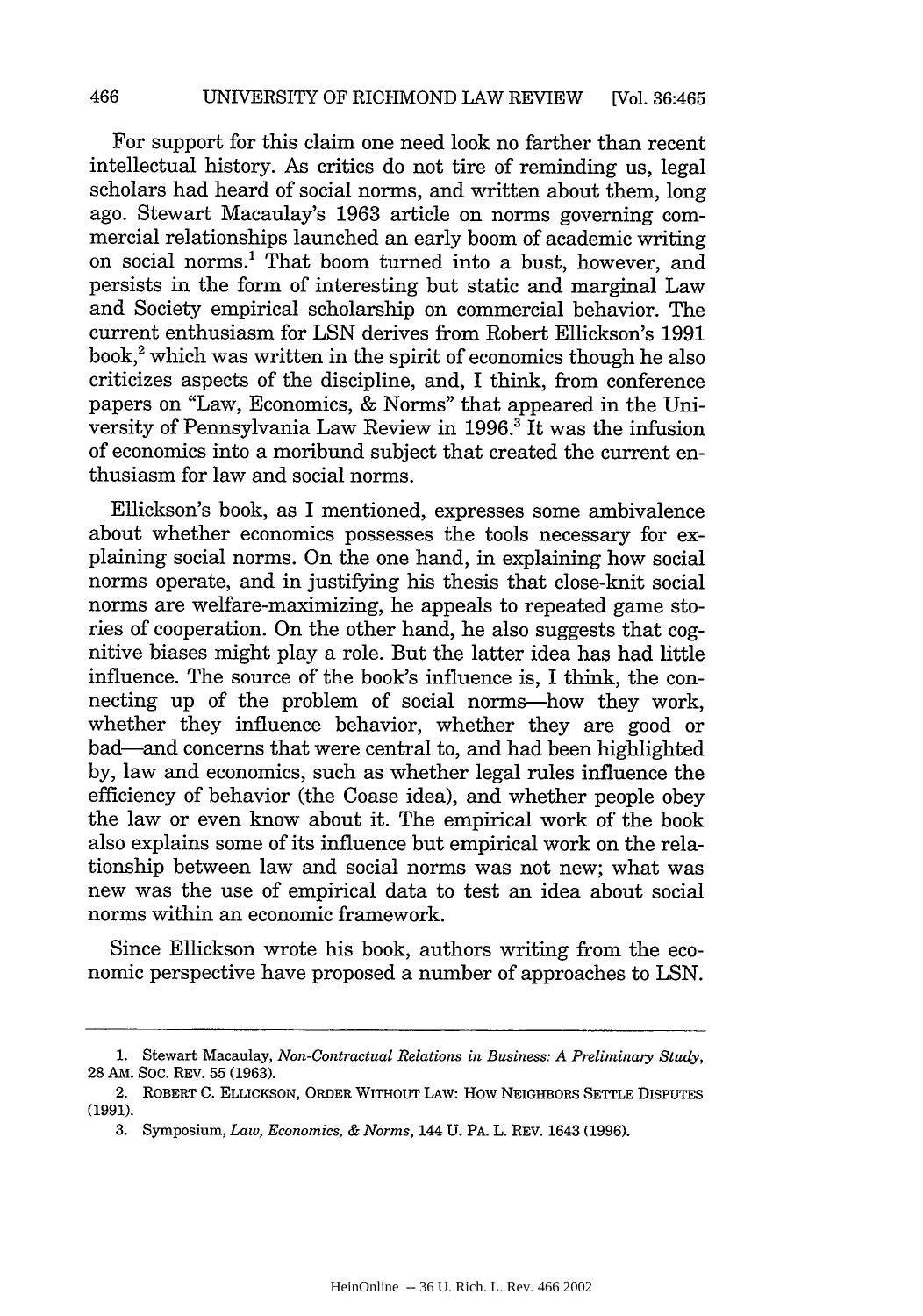Some of these authors, like Ellickson, treat social norms as descriptions of behavioral regularities that exist in an equilibrium in which people pursue their rational self-interest. Others treat social norms as though they were preferences held by individuals. I prefer the former approach, and in my book I argued that the most useful model of social norms is the signaling model-or, more precisely, the cluster of models that analyze behavior when individuals have private information.' The goal is to be able to explain ordinary social behavior that is said to be driven by a desire to comply with social norms, to predict the effect of legal changes on this behavior, and to justify particular legal reforms in light of these predictions. The most interesting question, in my view, is whether laws that have straightforward justifications from a traditional economic perspective might turn out to have perverse or surprising effects once social norms are taken into account. This question connects to many other debates about the relationship between law, legalism, rights, and the state, on the one hand, and community, social capital, and private initiative, on the other.

I should make clear something that has escaped some critics, which is that I have never argued that signaling is the sole explanation for social norms. It is simply a hypothesis, for which there is some suggestive evidence, but in any event it is not likely to explain all social norms.<sup>5</sup> The question is whether it explains enough of such behavior that proposals of legal reform where social norms matter should involve consideration of problems of asymmetric information.6

Now let me turn to the comments.

### II. MALLEABILITY OF THE THEORY

Kahan and Mahoney fear that the signaling theory explains too much, and cannot be falsified. Kahan argues that if any action, whether cheap or costly, can be a signal, then "the signaling

<sup>4.</sup> I have also come to think that herd behavior models might be useful.

*<sup>5.</sup> See* ERIC **A.** POSNER, LAW **AND** SOCIAL NORMS ch. 3 (2000).

<sup>6.</sup> I thank several readers who pointed out a mix-up in the use of the words "high" and "low" to refer to discount rates on pages 29, 34, **36,** and 37 of the hardcover edition of *Law and Social Norms.* These errors have been corrected in the paperback edition.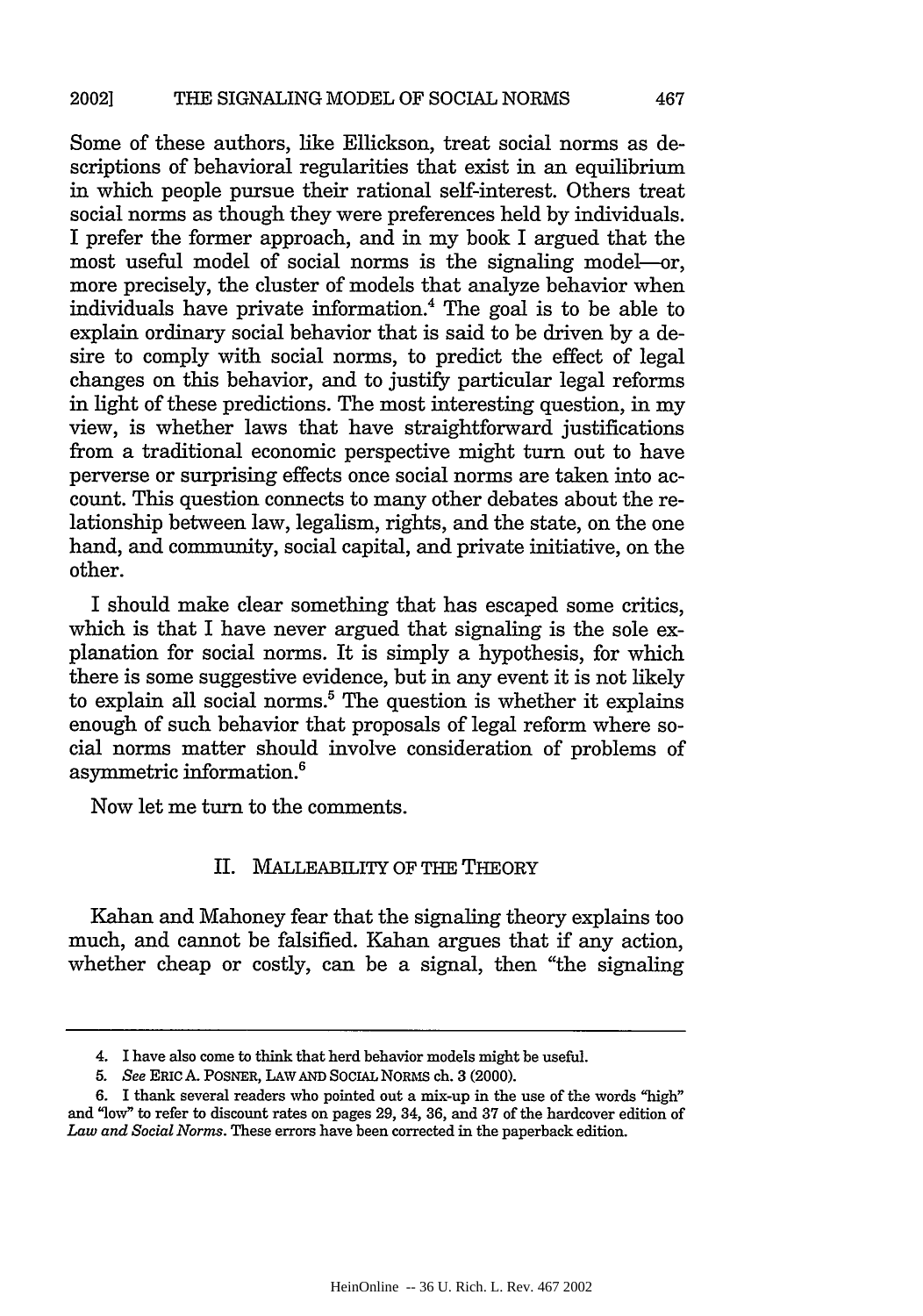model can be used to tell whatever story the modeler wants."<sup>7</sup> Mahoney expresses a similar worry about the claim that different groups-in his example, bankers and protestors-use different signals.<sup>8</sup> A simpler theory, in which only costly actions served as signals and everyone cared about the views of everyone else, would be less subject to manipulation.

Neither of the concerns raised by Kahan and Mahoney render the signaling theory malleable or non-falsifiable, though they do render it complex. The actions to which Kahan refers are cheap only in the intrinsic sense, but are costly in the model because they provoke sanctions from others. Thus, in testing an argument about a relatively cheap signal (like wearing a tie on a hot day), we need to specify the conditions under which this action is likely to provoke sanctions (an employee whose boss cares about dress) or not (a person who is out touring). As to Mahoney's concern, in testing the signaling theory one needs to keep track of the type of person with whom the subject can earn returns from a cooperative relationship. Bankers do not cooperate with globalization protestors; they do cooperate with each other.

Indeed, as Kahan points out, and as I pointed out in the article, Kahan purports to critique, $9$  the signaling story does have trouble with tax compliance behavior in the United States because the reputational sanction is bounded by restrictions on public release of tax compliance information. Kahan cannot at the same time say that the signaling story is non-falsifiable and that it is falsified.

The signaling idea does not deviate from the premises of rational choice; and while it does introduce some indeterminacy, the indeterminacy can be cabined through careful empirical study, as I have explained. By contrast, Kahan's reciprocation idea faces more formidable hurdles. Kahan does not explain how reciprocation would work: for example, whether a taxpayer conceives of himself reciprocating the behavior of all other taxpayers, or only those in his community or state; whether (and why) a taxpayer

**<sup>7.</sup>** Dan M. Kahan, *Signaling or Reciprocating? A Response to Eric Posner's* Law and Social Norms, **36 U.** RICH. L. REV. **367, 373** (2002).

**<sup>8.</sup>** Paul **G.** Mahoney, *Norms and Signals: Some Skeptical Observations,* **36 U.** RICH. L. REV. **387,** 393-94 (2002).

**<sup>9.</sup>** Eric **A.** Posner, *Law and Social Norms: The Case of Tax Compliance,* **86** VA. L. REV. **1781, 1807** (2000).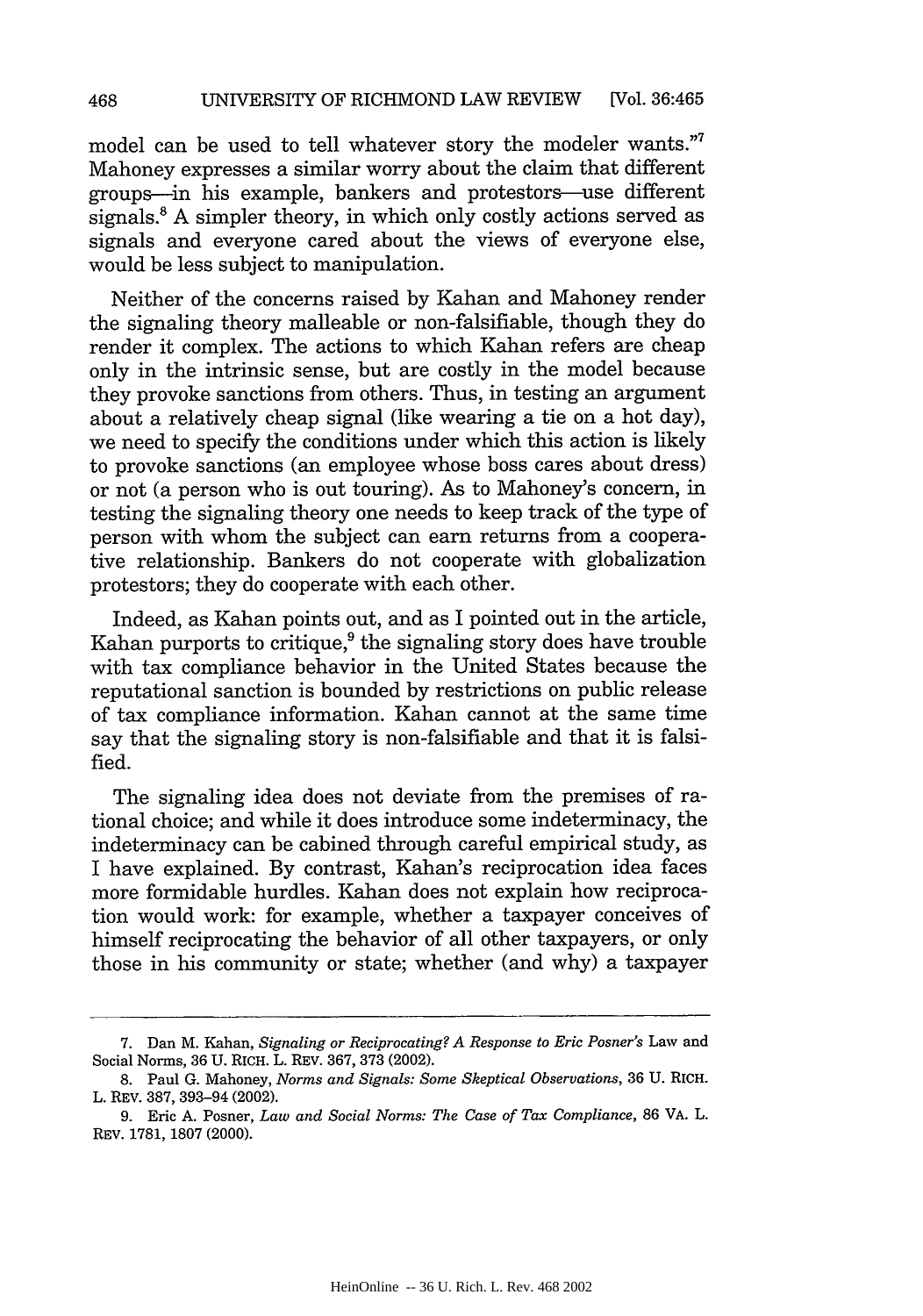reciprocates the tax compliance of others by paying taxes himself rather than doing something else like making charitable contributions or volunteering for public service; and whether (and why) a person when deciding to reciprocate by paying taxes would not look at all other taxpaying behavior or all other behavior period, including, say, the extent to which other people refrain from littering or volunteer for charitable activities.

The problem is that Kahan provides no theory that explains the reference group to whom one reciprocates. Any effort to do so would be open to accusations of manipulation, as when he suggests that Minnesota taxpayers only reciprocate along the dimension of tax compliance, and only with respect to other Minnesota residents, rather than along other dimensions, and with respect to a larger or smaller group, in which case the normative implications of the case study become obscure.'

In sum, Kahan's reciprocity theory seems, as far as I can tell, to rely on an implicit rational actor model with the reciprocity urge or preference tacked on. By contrast, the signaling theory relies only on the rational actor model. The extra degree of freedom in Kahan's theory makes it more malleable, not less. Still, my point here is not to criticize Kahan's theory for being too malleable; it is to criticize his and Mahoney's assumption that only the very simplest theories can be tested. As Schaefer points out, simplicity is not the only criterion for a good theory, and indeed he criticizes the signaling theory for being too simple, not too complex!<sup>11</sup>

# III. SCOPE OF THE THEORY

Schaefer correctly points out that people send signals to reveal information about other characteristics aside from discount rate.<sup>12</sup> Although my book acknowledges this possibility in a footnote,<sup>13</sup> it was not sufficiently emphasized, and Schaefer's discussion is a useful corrective. He also makes interesting points about the problem of insincerity: if people attend church in order to signal their type, then others might suspect them of insincerity.<sup>14</sup> Al-

12. *Id.* at 445-46.

14. Schaefer, *supra* note 11, at 454.

**<sup>10.</sup>** Kahan, *supra* note 7, at 380.

**<sup>11.</sup>** Elmer J. Schaefer, *Predicting Defection,* 36 U. RICH. L. REV. 443, 461 (2002).

<sup>13.</sup> POSNER, *supra* note 5, at 225 n.3.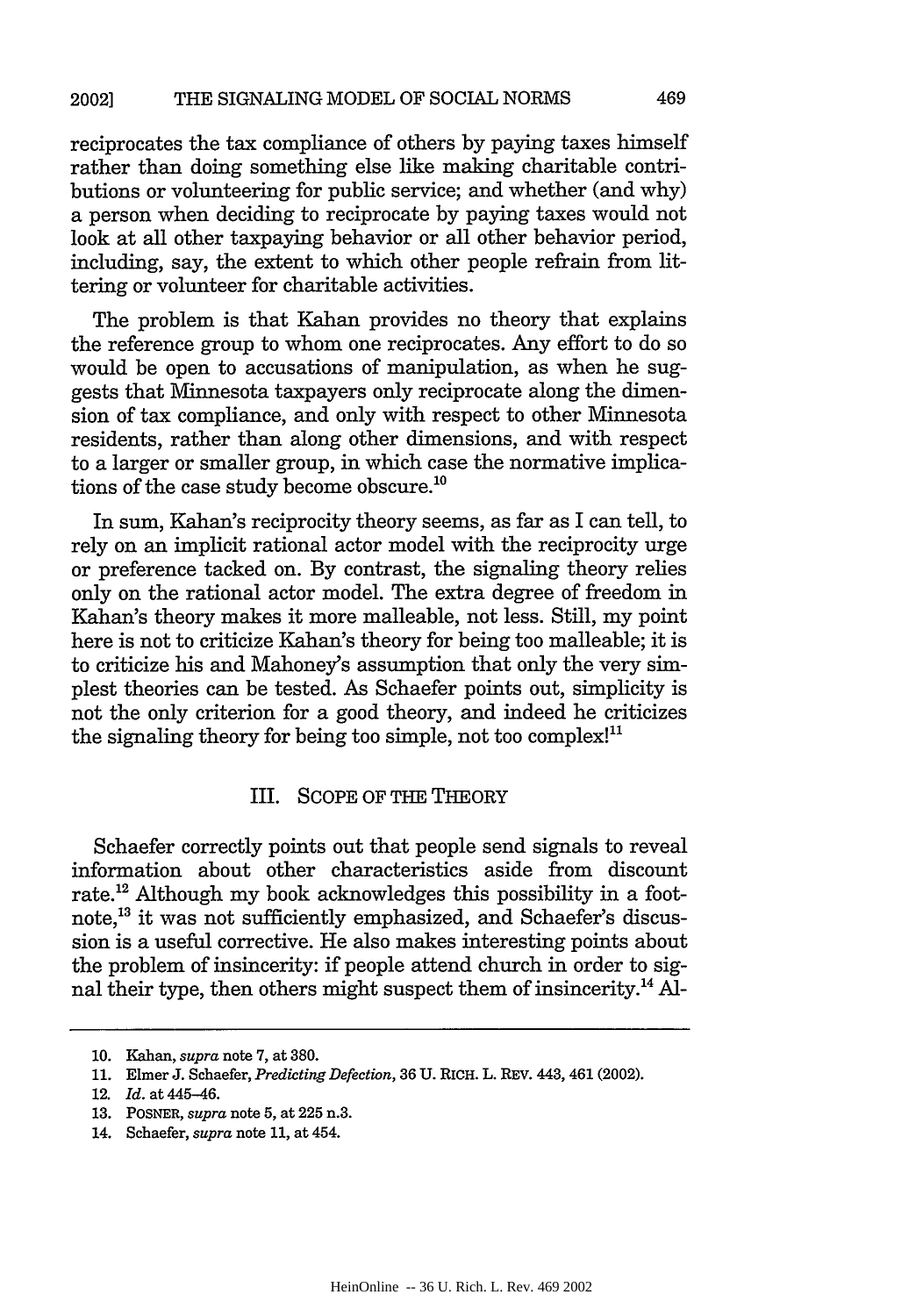though Schaefer might mean this argument as a critique, I think it captures an essential characteristic of social norms, namely, that obedience to social norms involves a kind of hypocrisy.

Law professors find this idea shocking-they prefer to take people very seriously and earnestly credit the commonplace view that social norms are an integral part of human identity. Perhaps so, but there is a contrary intellectual tradition that sees the comedy in human behavior, and, in particular, in the contrast between human motives and the arbitrary social norms that people purport to respect, but in fact obey only when it serves their selfinterest.<sup>15</sup> Although this tradition tends to assume that ordinary people are fooled by their own narratives-and that only artists, academics, and swindlers have a clear view of the conflict between human motives and the stories people tell—I want to avoid these complicated psychological questions and merely observe that the signaling idea fits into this tradition and introduces a useful perspective on it.

Schaefer revels in the complexity of human behavior, and delights in describing the psychological games that everyone must play with himself. He is right that self-mastery, self-discipline, the ability to defer gratification, far-sightedness, and related concepts have subtle variations in meaning, and call for different psychological and social responses, but, as I noted above, there are methodological returns to stripping down the complexity of the social and psychological worlds to their essentials.

Mahoney argues that signaling theory does not apply to the norms that arise in families.<sup>16</sup> However, we know from empirical work that marriage frequently ends in divorce, and we know from personal experience, literature, and academic studies that marital relationships are pervaded with betrayal, shirking, and unfairness. Courtship rituals and the initial exchange of marriage vows are best understood to be mutual signaling, and the rituals of marital life-exchanges of gifts, for example-are, I think, hard to understand as something different from signaling private information: maybe not discount rate exactly or entirely, but re-

**16.** Mahoney, *supra* note 8, at **391.**

**<sup>15.</sup>** *See, e.g.,* PETER L. BERGER, **THE** PRECARIOUS VISION: **A** SOCIOLOGIST LOOKS **AT** SOCIAL FICTIONS **AND** CHRISTIAN FAITH (Greenwood Press **1976) (1961).**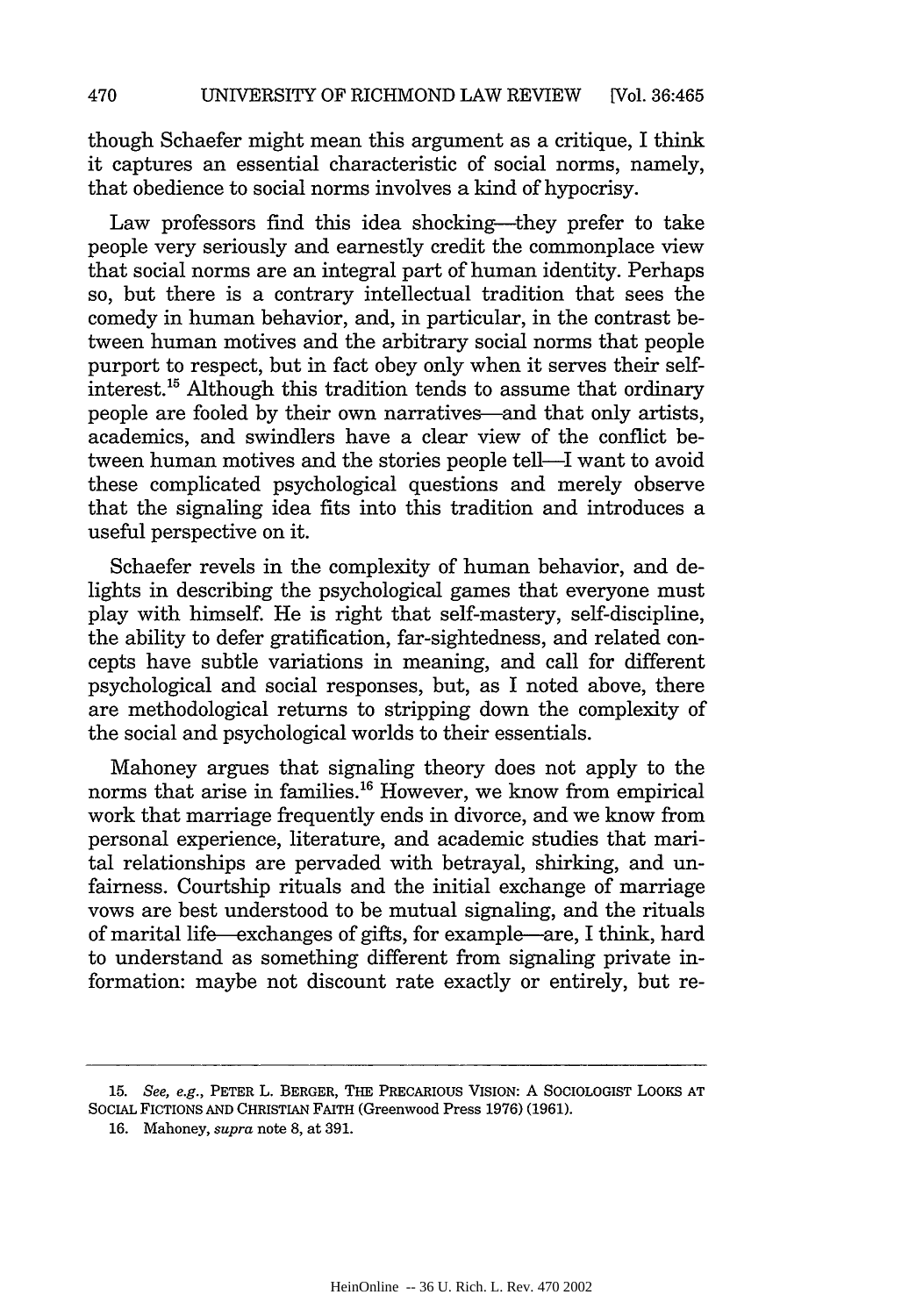lated factors such as the relative attractiveness of outside opportunities.

I also disagree with Mahoney's suggestion that signaling occurs only at the margin.17 **A** wealthy person has an incentive to signal as long as he wants to become wealthier, or wants to procure other gains that depend on trust (such as a political career). The only person who would not bother to signal is someone who is so thoroughly despised and degraded that no one would trust him whatever he did; or someone who has so consistently demonstrated his trustworthiness that doubts about his time preferences are extinguished. And I would expect that both types of people would expend a smaller fraction of their resources in signaling than others would. Very wealthy and successful people famously flout social norms; so do the miserably poor. But even these people comply sometimes: the mighty fall, and the fallen are redeemed; and the rest of us, knowing this, are willing to update our beliefs in light of additional information.

Finally, Mahoney seems to think that the existence of gossip-because it is "haphazard and unreliable"--poses an objection to the signaling theory. He says that information is too valuable to be left to such a mechanism of transmission, and indeed we see in the credit market a more systematic effort to collect and transmit information in the form of credit agencies. But I do not understand the force of this example. As he observes, much signaling reveals low-value information (X is a good handyman) and one would not expect sophisticated market mechanisms to be developed to exploit it; gossip is just a word for people exchanging such information informally. But because it is informal, it is often unreliable, though not absolutely worthless. Mahoney says that he would be embarrassed to sell information about a business contact who gives him a thoughtful gift,<sup>18</sup> and this is indeed an interesting phenomenon that I discuss in chapter eleven of the book; but for present purposes it is sufficient to observe that the information is valuable, and another person would benefit from acquiring it, and indeed the business contact would benefit if others acquired it.

**<sup>17.</sup>** *Id.* at **394.**

**<sup>18.</sup>** *Id.* at **395.**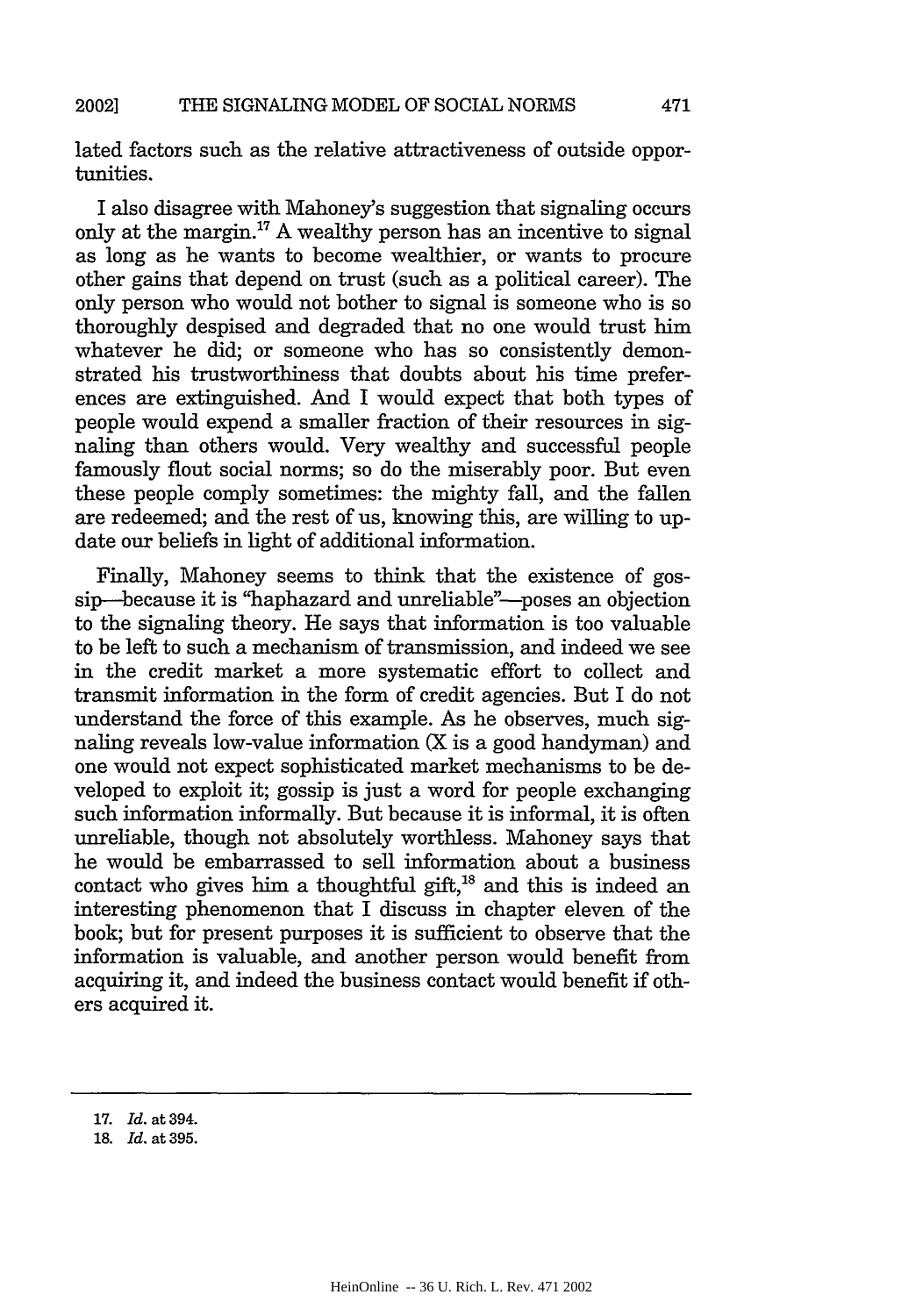# IV. SOCIAL NORMS VERSUS COOPERATIVE BEHAVIOR AND COLLECTIVE ACTION

Kahan argues that my "model is inconsistent with a wealth of empirical data on how individuals actually *do* behave in collective action settings."<sup>19</sup> He refers mainly to experimental studies in which people deviate from Nash equilibrium strategies. Scholars have struggled for many years to find explanations for this behavior-Kahan's reciprocity norm is but one of many proposals; Schaefer's essay discusses others. $^{20}$  I have never denied, however, that people deviate from the rational actor paradigm. My claim is, rather, that discount rate refers to central characteristics about which people have private information of importance to others who want to cooperate with them, and that people will signal in order to reveal this information, resulting in behavior that is described as a social norm. This theory is compatible with emotions and cognitive biases influencing behavior in general; it is in tension only with comprehensive emotion-based or cognitive theories for compliance with social norms.

Kahan misconceives my project if he thinks, as he seems to, that I am trying to explain how groups of people cooperate in order to produce collective goods. The source of his confusion might be Ellickson's theory, which also conflates two separate phenomena--compliance with social norms (which might or might not contribute to the production of collective goods) and cooperative behavior directly concerned with the production of collective goods.

Rock and Wachter, by contrast, understand this distinction. They recognize that their theory is about the cooperation side of behavior, not the social norm side of behavior.<sup>21</sup> In my book, I argued that it is useful to divide social interaction into two conceptual stages: the signaling stage and the cooperation stage. It was in the signaling stage that social norms were located: signals, I argued, form social norms. As for the cooperation stage, I argued that the usual repeated game story can explain bilateral or small-

<sup>19.</sup> Kahan, *supra* note 7, at 375.

<sup>20.</sup> *See generally* Schaefer, *supra* note 11.

<sup>21.</sup> Edward Rock & Michael Wachter, *Meeting by Signals, Playing by Norms: Complementary Accounts of Nonlegal Cooperation in Institutions,* 36 U. RICH. L. REV. 423 (2002).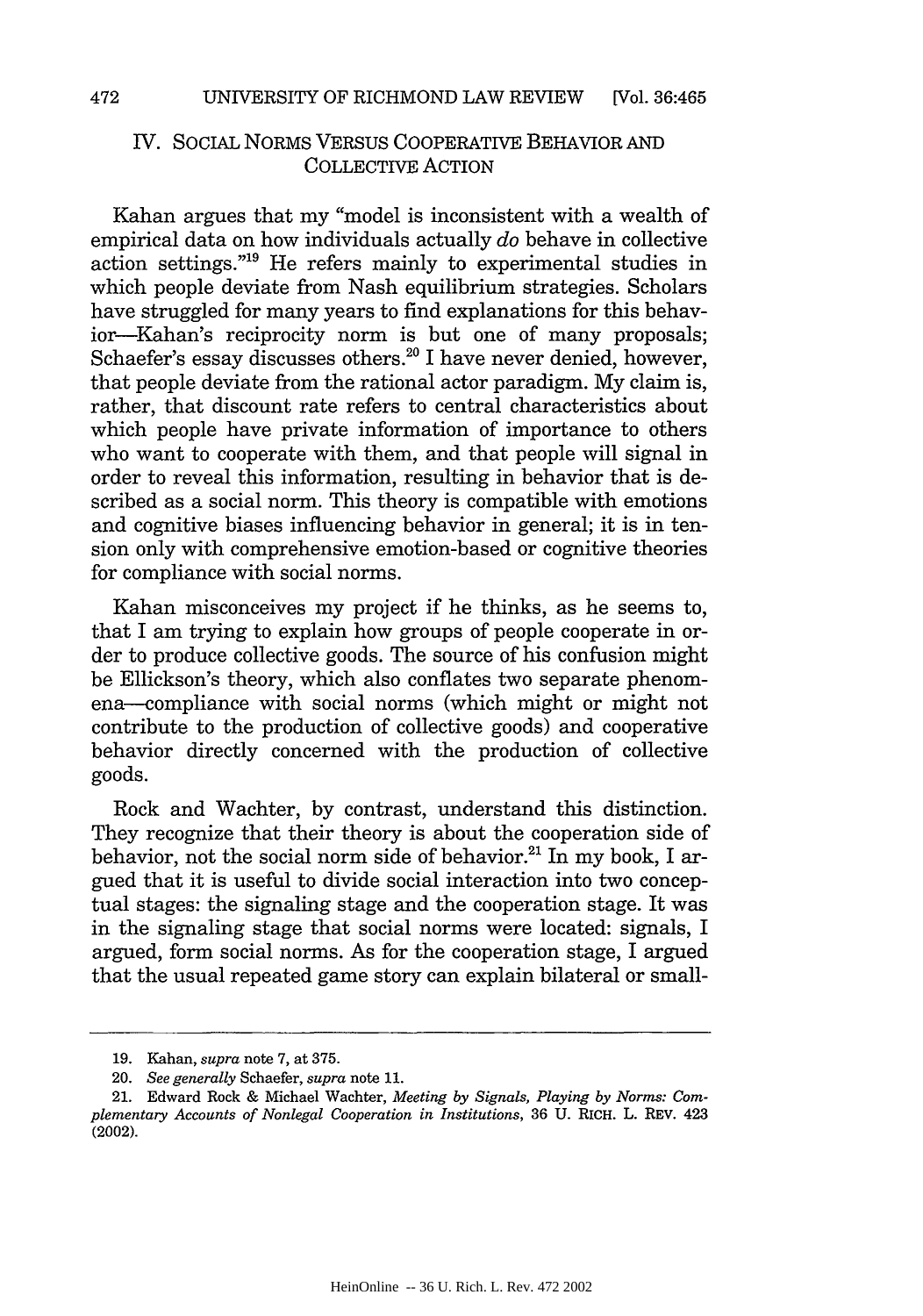number cooperation, and it is not useful to think of the equilibrium cooperative behavior as itself conforming with social norms.

The word, "social norm," is ambiguous, and Rock and Wachter use it more broadly than I do to refer to the behavioral regularities that arise when individuals cooperate.<sup>22</sup> Individu $individuals$  cooperate.<sup>22</sup> Individuals-including employers and employees-have an incentive to try to agree on actions that maximize their joint surplus: Rock and Wachter call those actions "social norms." They correctly contrast these social norms with the kind of norms that the signaling theory explains. There is no need to get into a semantic debate about whether social norms should be defined broadly or narrowly. But the distinction between the two types of actions-one motivated by a desire to reveal information about oneself, the other by a desire to elicit a cooperative response even in a game of complete information-is important.

# V. SOCIAL NORMS VERSUS MARKET OUTCOMES

There is a related point about the difference between social norms as signaling equilibria, and social norms as market outcomes. Hetcher's comment illustrates this difference.<sup>23</sup>

One strand of Hetcher's analysis-focusing on the "norms" of Web site privacy—is interesting but unremarkable, and has little to do with the kind of social norms at the center of the LSN literature. Hetcher observes that different Web sites have different privacy policies, the result of tremendous experimentation, but that the policies are beginning to converge. What he does not stress, but what is clear from his discussion, is that the firms that operate these Web sites face straightforward, albeit difficult, questions about how to balance the costs and benefits of different privacy policies. Protecting privacy is costly-both because the Web site must be made more complex and must include safeguards, and because the owner of the Web site loses its ability to exploit the economic value of the information. But protecting privacy is necessary to the extent that customers who care about their privacy might go elsewhere. The owners of the Web sites understand that some users care about privacy more than others,

<sup>22.</sup> *Id.* at 435.

<sup>23.</sup> Steven **A.** Hetcher, *Cyberian Signals,* 36 U. RICH. L. REV. 327 (2002).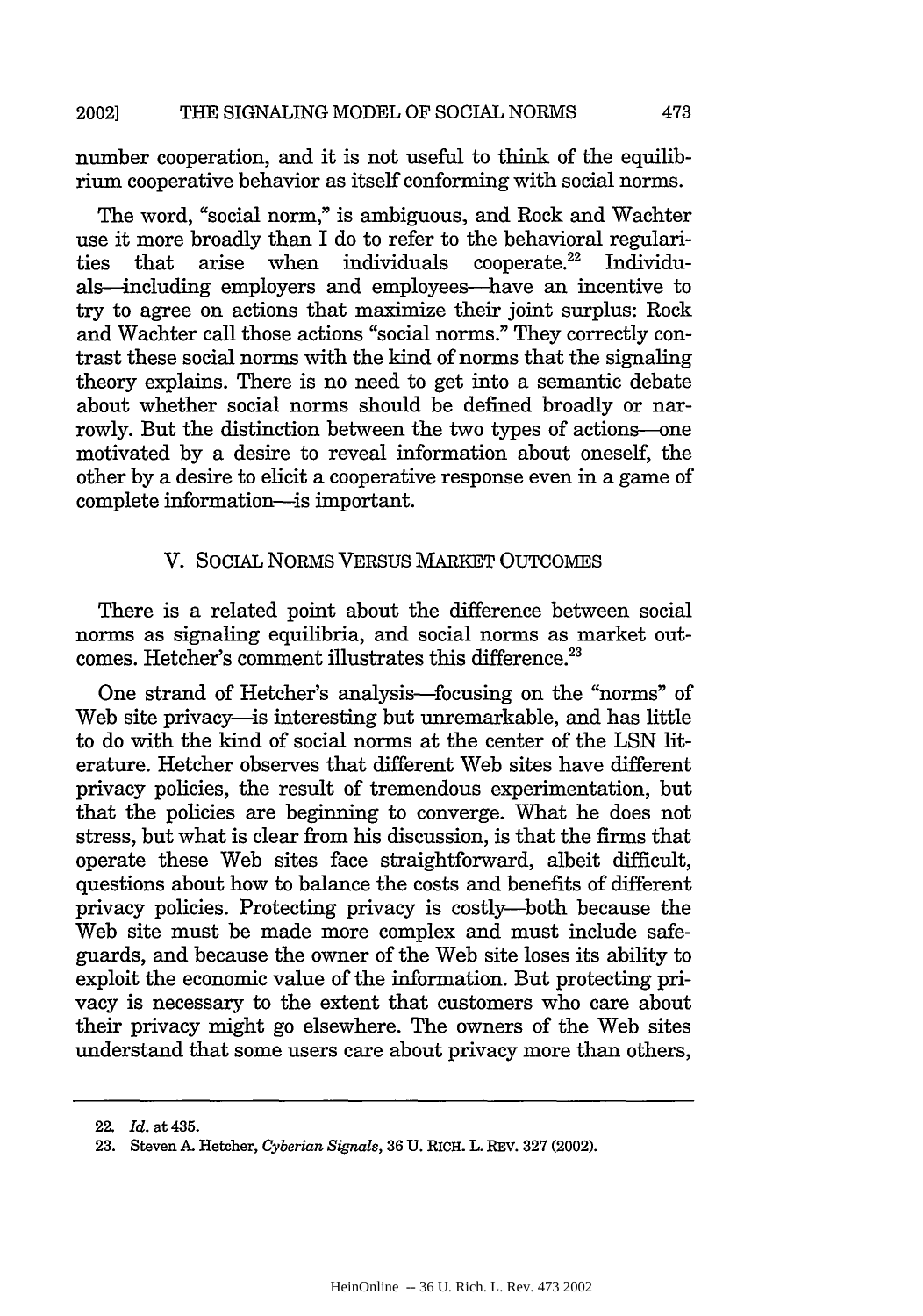and so include opt out or opt in mechanisms, but these add complexity, and so might not be worth the cost.

I say that this analysis is unremarkable because similar things can be said about a car manufacturer's evaluation of different vehicle designs or, more apt, a television network's evaluation of a program or series. In both cases, the producer needs to take account of the heterogeneity of demand (different people want the product to have different characteristics) and the costs of meeting this demand. At one extreme, the producer manufactures a standard product, which is cheap but will fail to attract customers with idiosyncratic tastes. At the other extreme, the producer manufacturers a product that can be modified to suit the customer's wishes; the product will be expensive but will attract marginal customers. The choice depends on the technology of production, the variation in demand, and so forth. We would expect that as a market develops a producer will experiment with different levels of heterogeneity in its product, in an effort to figure out how much people with outlying preferences are willing to pay for a product that is tailored to their desires. This is what seems to be occurring among Web sites. But I do not see the reason for thinking about this behavior through the lens of LSN; it is simply ordinary market behavior.

The other strand of Hetcher's analysis focuses on a more interesting and difficult question. He points out that Web customers are not just irritated by Web sites that violate their privacy, the way one might be irritated by a car that does not have enough head room or does not come in an attractive color. People are offended when a Web site violates their privacy, and they complain bitterly, and often make an effort, at their own cost, to sanction the Web site's owner.

The existence of offense, and the willingness to incur costs in order to sanction others who offend, is always a sign of a social norm at work, and Hetcher is right to say that there are social norms of privacy that go beyond the characteristic of the Web site "product." It is not clear to me, however, that the social norms of privacy in cyberspace differ interestingly from the social norms of privacy that exist everywhere else. As to those norms, much can be said and I do not have space here to expand on what I say in the book. I do think that privacy norms reflect the basic signaling story. A person can gain-in many ways-by acquiring information about another person's tastes, experiences, and time prefer-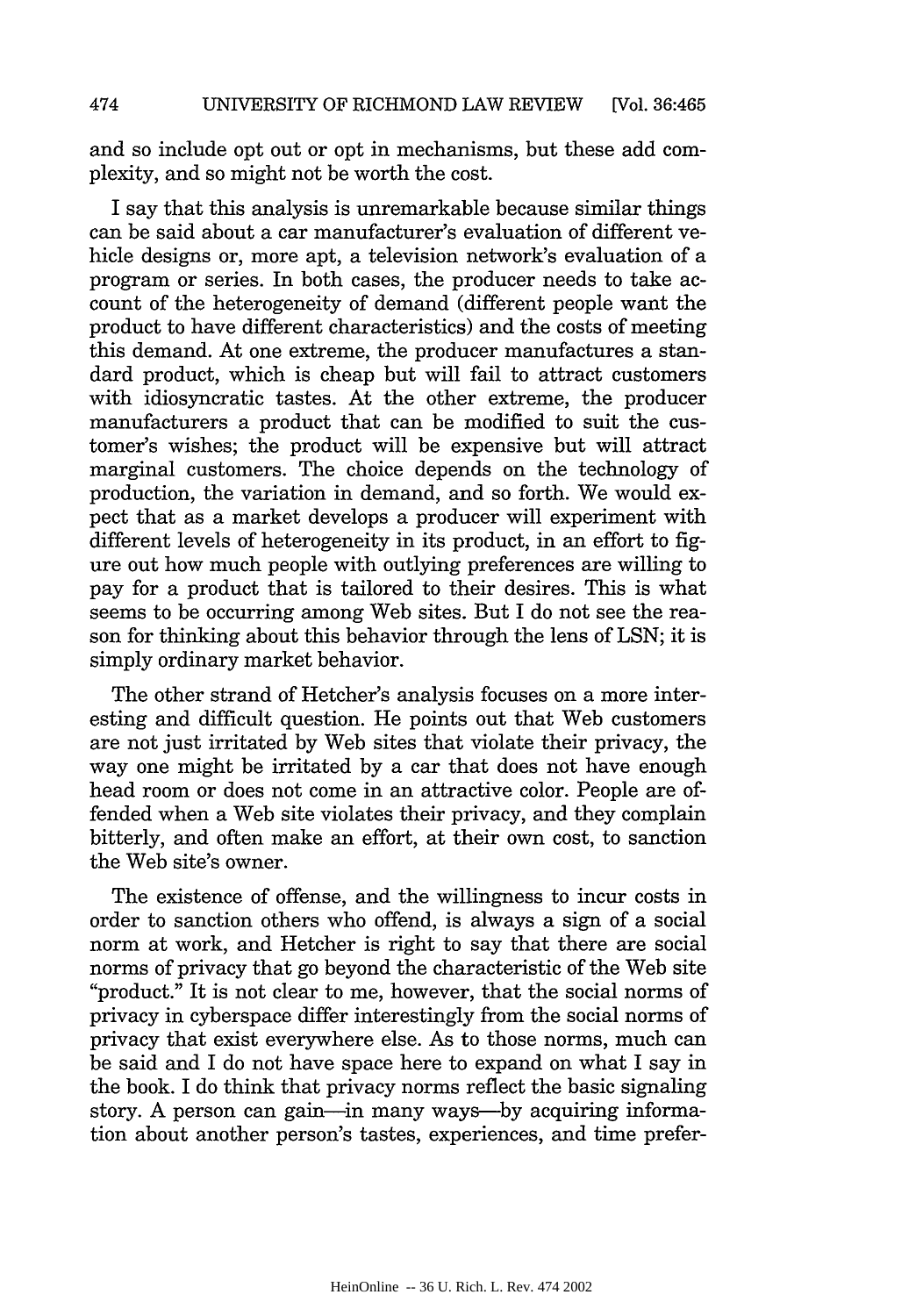#### THE SIGNALING MODEL OF SOCIAL NORMS 20021

ence. Respect for privacy—the deliberate refusal to acquire such information, or to disseminate information that has been acquired-is a costly signal, and so can distinguish people by type. We respect people who are discreet (even though it annoys us that we cannot obtain information from them) and we do not respect people who are indiscreet (even though we take advantage of their indiscretion), because discretion reflects an aspect of character that we value, namely time preference and similar cooperative virtues.

# VI. COGNITIVE BIASES AND OTHER DEVIATIONS FROM RATIONAL CHOICE

Our social norm antennae are activated when we observe people acting in a way that does not seem to be driven by selfinterest-throwing out garbage rather than littering, wearing high heels rather than comfortable shoes, paying taxes when cheating is hard to detect. The field of cognitive psychology also takes this domain as its topic, arguing that cognitive biases account for non-self-interested behavior. A question thus arises about the relationship between these phenomena.

One possibility, which I prefer, is that the fields are related but not coextensive. Cognitive biases might explain lots of behavior, or not, but they do not provide a good account for conformity with social norms. For example, a person who fails to purchase insurance because he underestimates low probability events might suffer from a cognitive bias or not, but it would not be useful to describe this behavior as a social norm.<sup>24</sup>

Schaefer and Kahan take a different tack, arguing that social norms reflect cognitive phenomena. Kahan, as I have argued above, confuses cooperation and norm compliance: even if there is an intrinsic (cognitive or emotional) "preference" to reciprocate, and even if this preference results in cooperation in some domains, it does not follow that this preference results in compliance with a social norm like resting on Sundays. Schaefer's interesting claims about self-mastery are also, I think, a topic distinct

<sup>24.</sup> Of course, there can be norms against purchasing insurance. VIVIANA A. ZELIZER, PRICING THE PRICELESS CHILD: THE CHANGING SOCIAL VALUE OF CHILDEN (1985). Her discussion makes clear that the norm against insuring the life of one's child was due to social, not cognitive, influences. See id. at 113-37.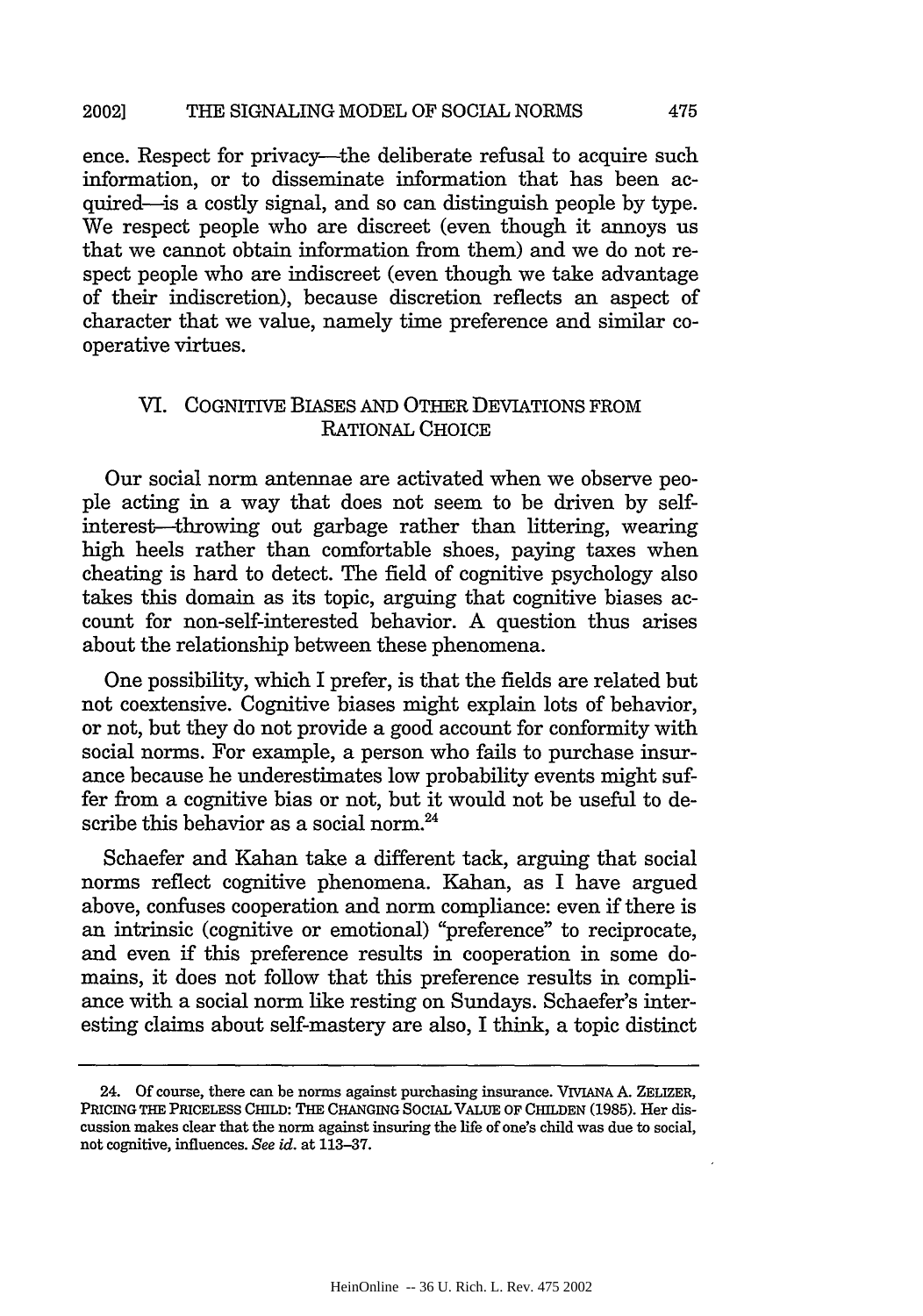### 476 UNIVERSITY OF RICHMOND LAW REVIEW [Vol. 36:465

from that of social norms. That is not to say there is no relationship; indeed, a person who exercises self-mastery will want to signal this information, and this might result in behavior consistent with social norms, but for analytic purposes we should distinguish the psychological mechanism that interests Schaefer and the social mechanism described by the signaling theory.

I should observe parenthetically that Schaefer and Kahan are correct to point out that the concept of time preference is complex and that it seems implausible to say that an individual has a single discount rate that applies to all the different kinds of rewards for which he might have a preference. But it is a useful simplification for expository purposes—it is particularly apt when the rewards are monetary—and Kahan goes too far when he claims that the concept of discount rate is not coherent.<sup>25</sup> The literature to which he appeals shows, among many other things, that people do not discount at a constant rate and that they do not discount large sums at the same rate that they discount small sums.<sup>26</sup> But there is ample evidence that discounting does occur, and that is all that the signaling story requires. When an individual decides whether to cooperate with another person, he must make a judgment about the latter's time preference about the reward that the latter person would obtain through cooperation. As long as the person's time preferences are loosely correlated, the signaling theory makes sense.

Kahan also criticizes what he calls the "correlation of zealotry with materialist values,"<sup>27</sup> arguing that "[c]asual observation furnishes little reason to believe that those who submit to virulent frenzies of intolerance end up with the greatest business opportunities."28 But here Kahan is just indulging in some wishful thinking about the psychology of intolerance. Not all intolerant behavior is "frenzied"; much of it is rational and opportunistic. Although the sadists and the crazies receive the attention of the

<sup>25.</sup> Kahan, *supra* note 7, at 374.

<sup>26.</sup> *See* Shane Frederick, George Loewenstein & Ted O'Donoghue, *Time Discounting and Time Preference: A Critical Review,* J. **ECON.** LITERATURE (forthcoming 2002). I could find no suggestion in this paper that "the degree to which individuals are willing to sacrifice present gains for future ones is governed by social norms." Kahan, *supra* note 7, at 374. On the contrary, the authors generally explain time preferences by appealing to psychological mechanisms, including sophistication, habit-formation, reliance on reference points, emotion, and mental accounting.

<sup>27.</sup> Kahan, *supra* note 7, at 373.

<sup>28.</sup> *Id.*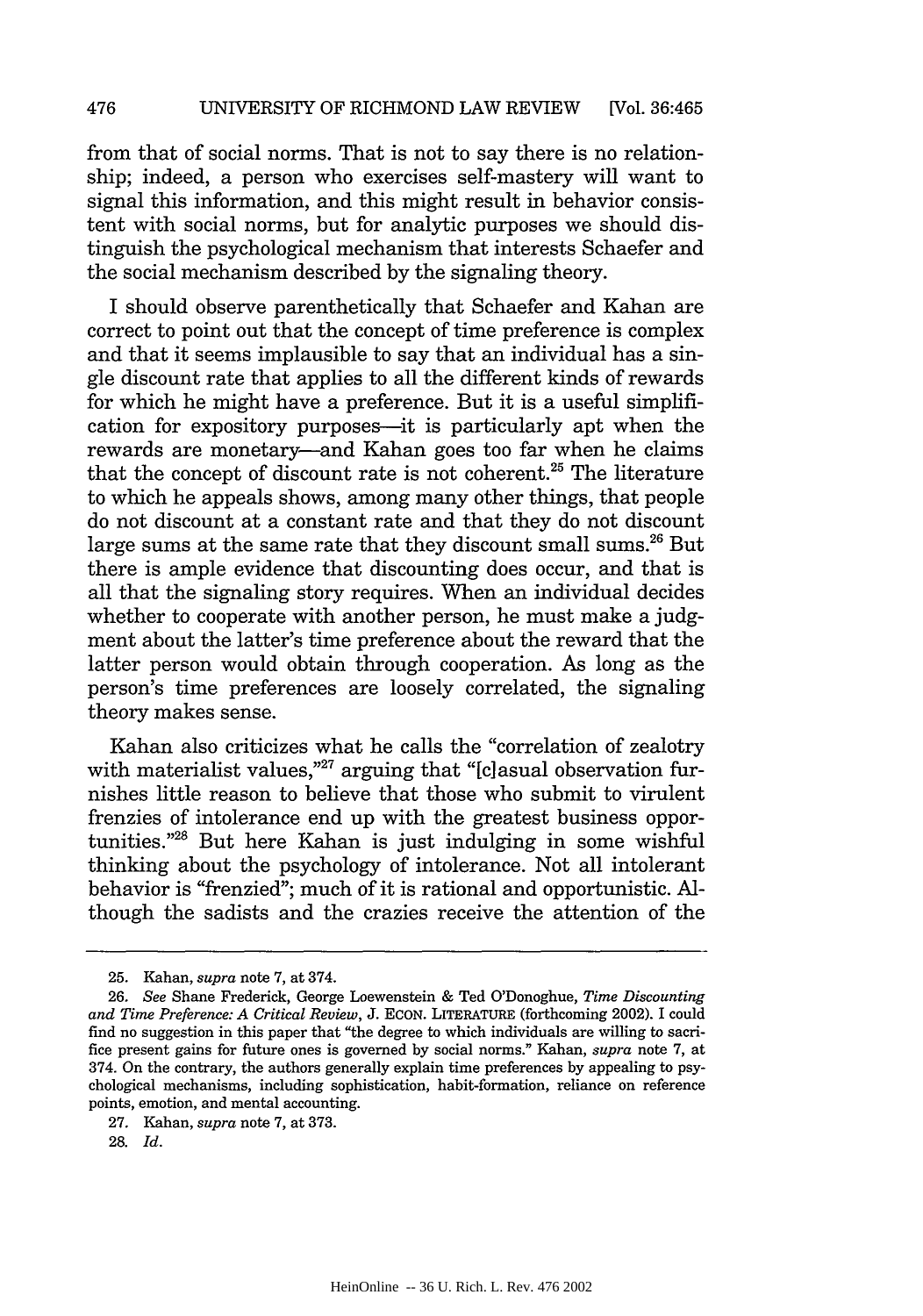#### THE SIGNALING MODEL OF SOCIAL NORMS 2002]

media, sophisticated observers have always understood that, except in moments of great crisis, the quiet opportunism of ordinary people-the merchants in the Jim Crow South, the civilians in Serbia—create the opportunities for the zealots. Virulent frenzies of intolerance are not instances of rational signaling, and they are not usefully understood as norm-governed behavior. Throughout the book, I put aside emotional behavior because it is not well enough understood to be the basis of a theory of social norms.

Meares also rejects the rational choice approach, preferring to base criminal law policy on psychological theories of human behavior. I do not know whether the theories she describes are plausible and whether they really justify the dubious-sounding practice of "restorative justice,"29 but I do not see how they could be the basis for a general theory of the relationship between law and social norms. I will have more to say about this point in the next two sections.

### VII. CRIMINAL LAW

Mahoney spends the bulk of his comment discussing the history of criminal punishments. I agree with him that this history is subject to multiple interpretations, but I did not find his interpretation compelling.

Mahoney understands but discounts the focus of my argument about the history of criminal sanctions, namely, that they were often an effort to mobilize the public to sanction criminals when the government did not have sufficient resources to impose intermediate punishments. One implication of this argument, as Mahoney notes, is that the government is more likely to use shame sanctions when the public supports it or shares its views about the guilt of the offender and the appropriate punishment.<sup>30</sup> Mahoney is impressed by the persistence of public executions for two centuries despite the existence of much disorder surrounding the executions; whereas I am impressed by its demise in response to these concerns about disorder<sup>31</sup> rather than humanitarian concerns. Indeed, Gattrell's fashionable claim that removing execu-

477

<sup>29.</sup> Tracey L. Meares, *Signaling, Legitimacy, and Compliance: A Comment on Posner's* Law and Social Norms *and Criminal Law Policy,* 36 U. RICH. L. REV. 407, 416-18 (2002).

<sup>30.</sup> Mahoney, *supra* note **8,** at 399.

*<sup>31.</sup> See id.* at 400 n.37.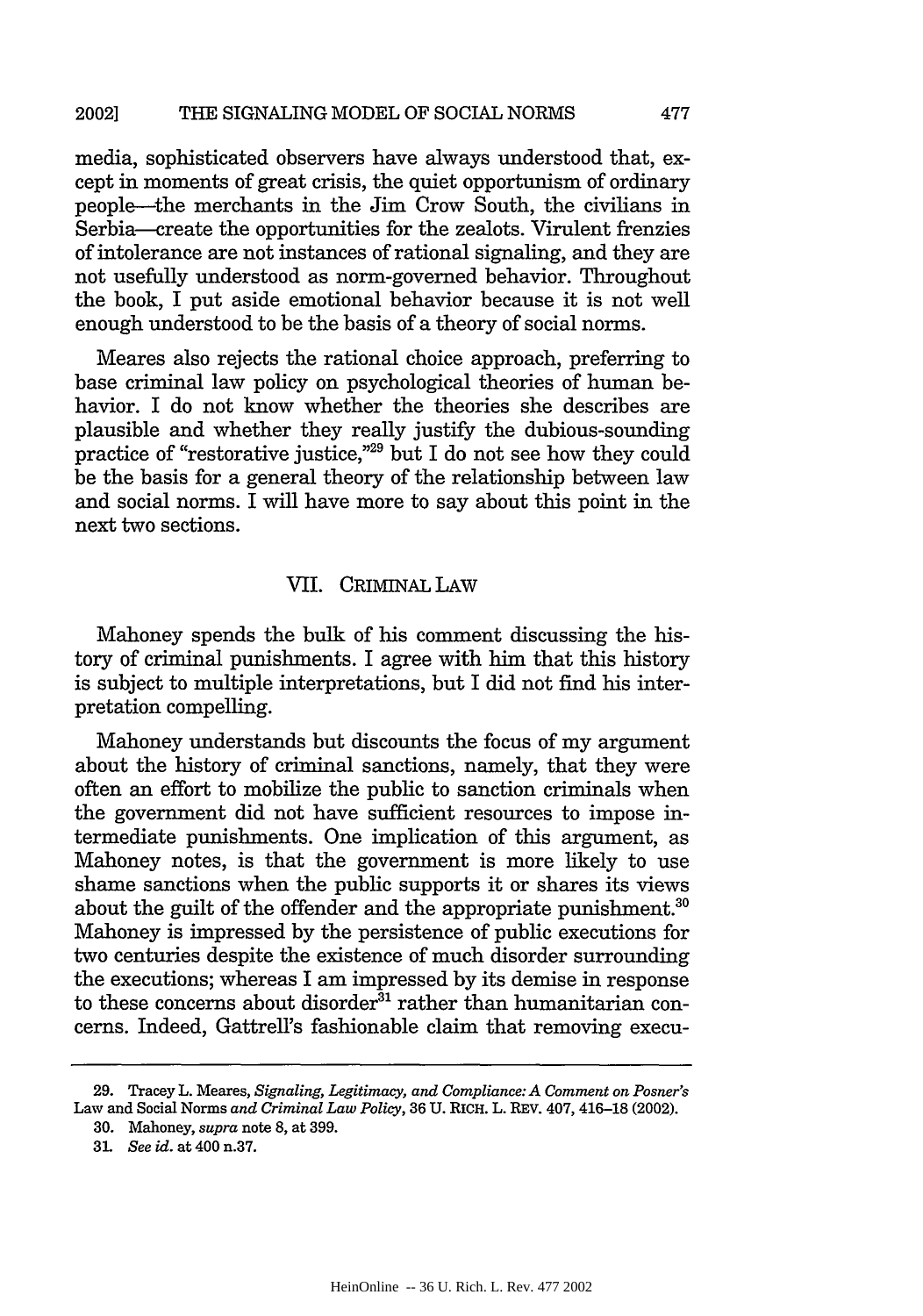## **478** UNIVERSITY OF RICHMOND LAW REVIEW [Vol. 36:465

tion from public view increased the suffering of condemned criminals,<sup>32</sup> if true, would support the view that the government's concern was the disorder provoked by public executions rather than sympathy for the condemned.

The more general difference between Mahoney and me lies in the assumption about the government. I think governments try to exploit social norms when they can, but they also fail for the reason that social norms are not easily manipulated, and the government often has different interests-sometimes legitimate, sometimes not—from those who are benefited by existing social norms. So the use of shaming punishments is a difficult business-a point also emphasized by Meares<sup>33</sup>--and all that history shows is that governments' efforts to use them are understandable--because they are cheap-but far from perfect because of the underlying logic of social norms. And so I have argued that the increased use of "neutral" punishments like imprisonment was a response to the difficulty of exploiting social norms for government ends. Meares's point that imprisonment is not necessarily perceived as neutral is well-taken, but that is what makes the use of expungement laws so interesting.

Meares's endorsement of Braithewaitian "restorative justice" assumes that the government is perceived as legitimate, or could be if it changed its practices, and that its laws are moral. In a world in which the interests of government and citizen were aligned, enforcement of the law would be an easier business, and the government could exploit social norms effectively. I am not sure whether this description applies to the United States in 2002. Maybe it applies to some communities in the United States; maybe it applies to some other countries such as Japan. It surely does not apply to England of past centuries, where the class to which the criminal law was most frequently applied had relatively little influence on the content of the criminal law and the day-to-day operation of the criminal justice system.

<sup>32.</sup> *Id.* at 401.

<sup>33.</sup> *See generally* Meares, *supra* note 29.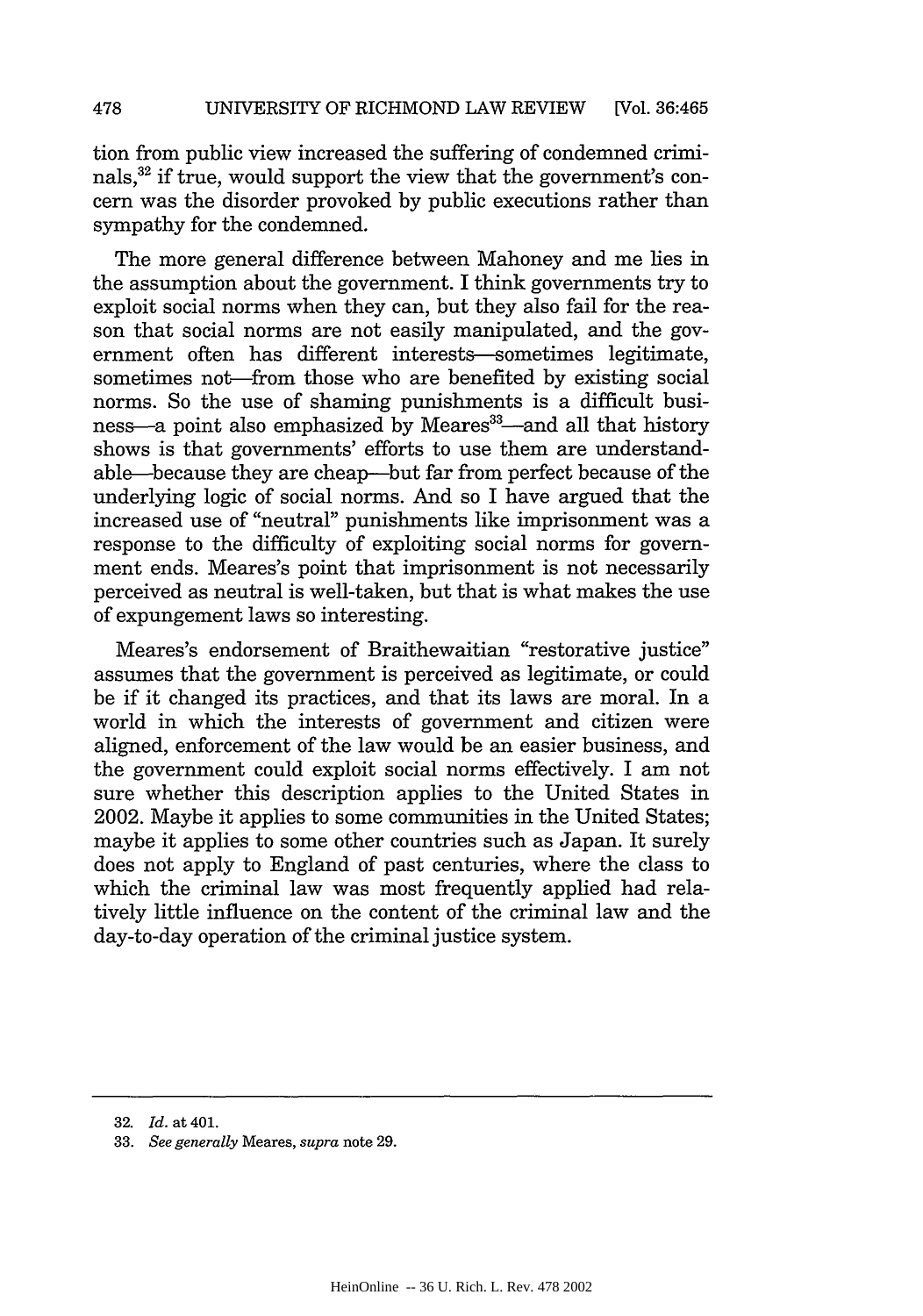### VIII. NORMATIVE IMPLICATIONS

Meares takes me to task for not "disengag[ing] [my] theory from the standard economic conception of optimal criminal punishment," with the result that it does not "prescribe much helpful criminal law policy where it is most needed."34 Although I agree that the theory is too broadly gauged to generate concrete policy prescriptions, but, like most academic theory can at best raise alarms and suggest avenues of exploration, I want to insist that its reliance on economic theory is a virtue, not a vice. By showing that deterrence policies that do not take account of signaling might have perverse effects, the theory lends nuance to the economic view without at the same time throwing out a valuable perspective for understanding criminal law.

By contrast, the psychological arguments endorsed by Meares are hard to reconcile with the deterrence function of criminal law. Even if it is true that people are more likely to comply with the law when they believe that it is moral, or when they believe that the government has the right to enforce the law, it is also true that people are more likely to comply with the law when it is backed up by large sanctions. We need some way to think about the tradeoff between these effects: would, for example, harsher punishments for drug crimes lead to more compliance because of the deterrent effect of the sanctions, or less compliance because of the illegitimacy of the sanctions (if such is the case)? Empirical investigation could, in principle, shed light on these questions, but a coherent theoretical approach-one that combined deterrence and non-deterrence considerations-would be preferable to a collection of ad hoc insights.

Kahan points out correctly that the signaling theory might imply a tax compliance strategy-publicizing the names of delinquents-that could backfire. Although I disagree with Kahan's reason for thinking it would backfire (he appeals to his reciprocity theory), I do agree that it would not necessarily succeed, albeit for the reasons I give in chapter six of my book: that too much signaling can be as bad as too little signaling. The complexity of the policy implications of the signaling theory are regrettable but unsurprising in a complex world, and calls for careful experi-

*<sup>34.</sup> Id.* at 421.